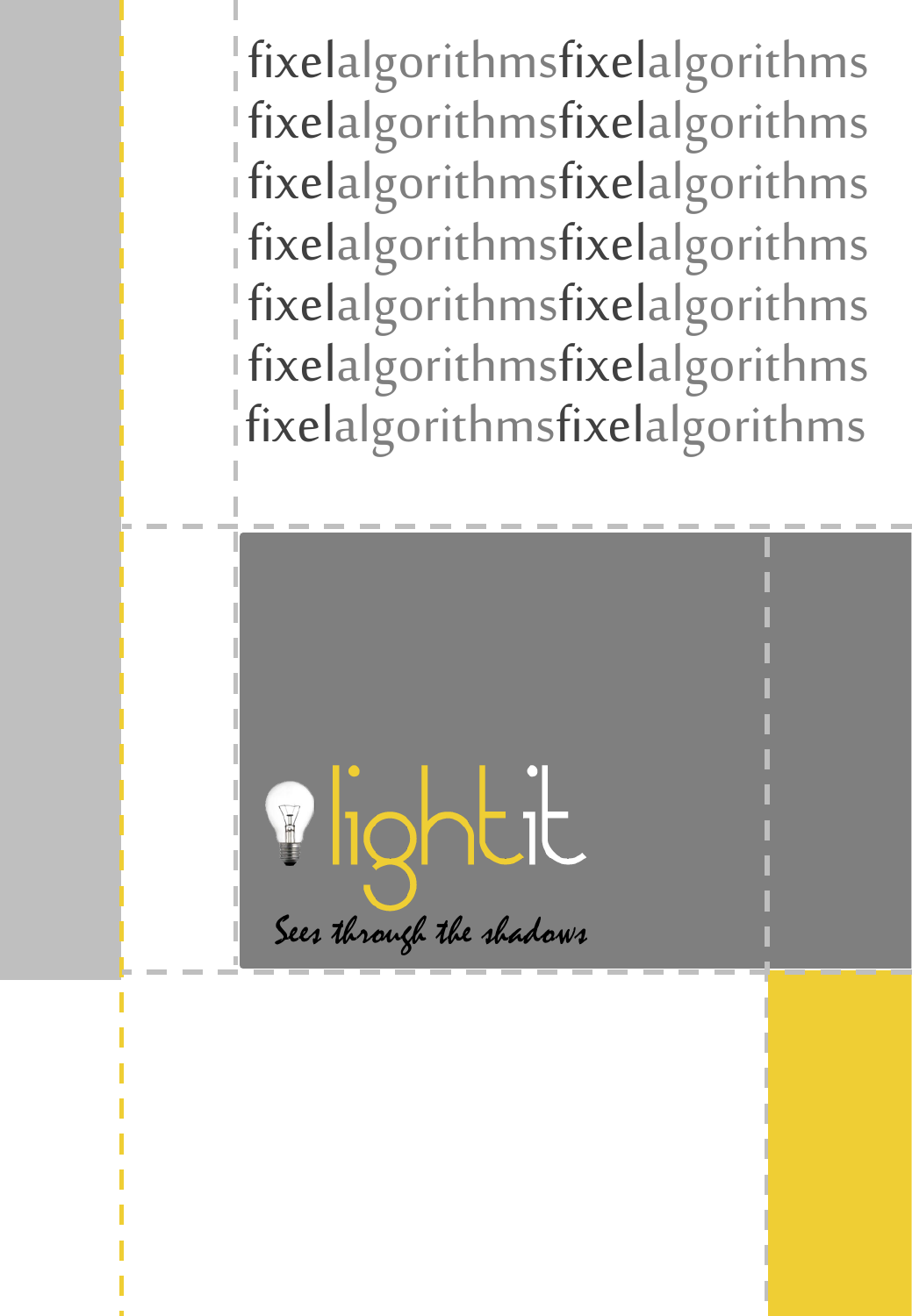### Overview

*Fixel LightIT* is a **local color correction** filter.

*LightIT* features **novel algorithm** that is based on **non-linear masking** to identify the shadows in the image**.** 

*LightIT* applies an optimized operation for correcting the colors in the shadows regions.

The result is an image with **optimized colors** and **revealed details** in the dark regions.

All done without affecting the other tonal ranges in the image.

**Fixel LightIT** is **Multi CPU accelerated** and compatible with computers with **SSE4** and Up.

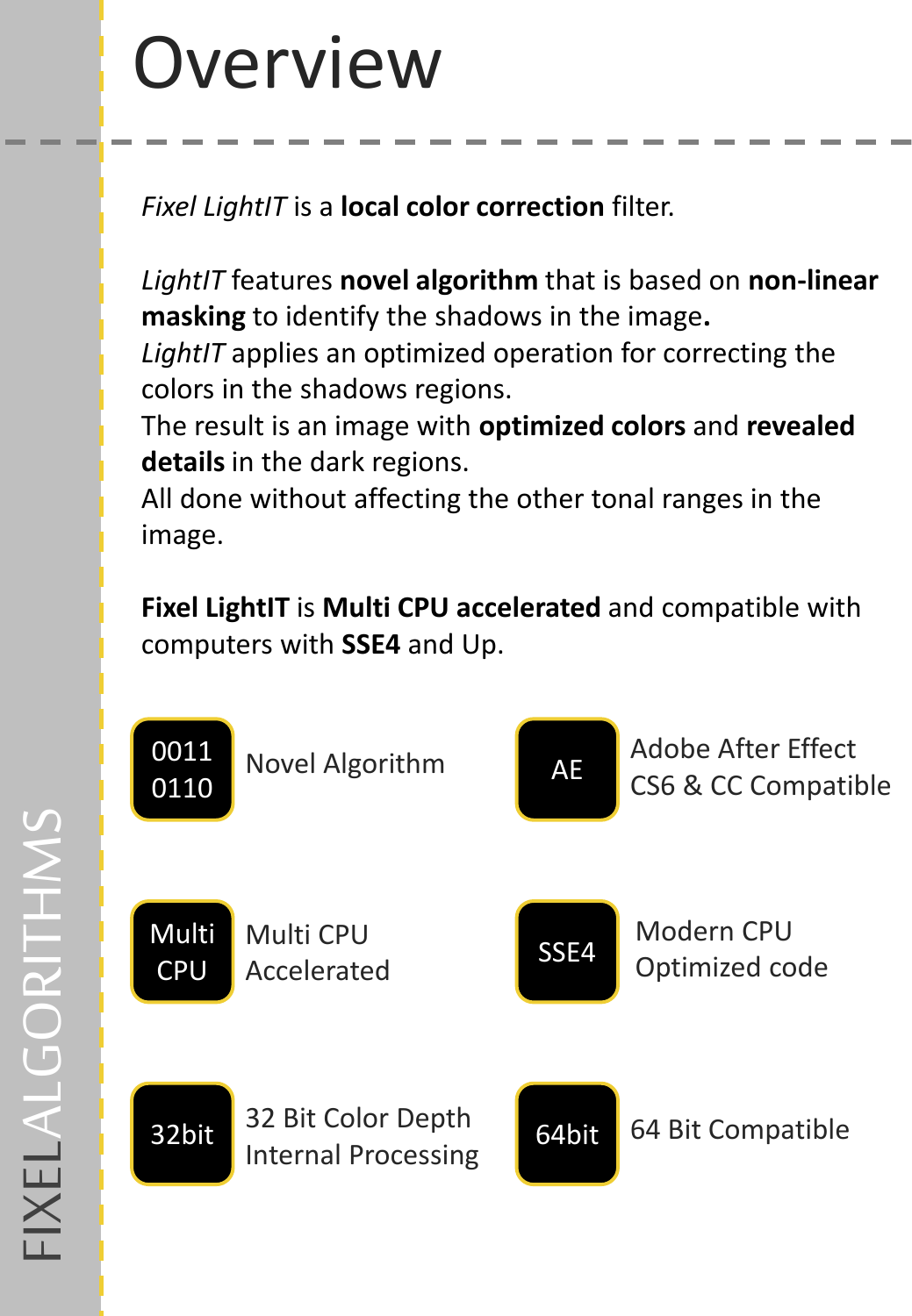## Showcase

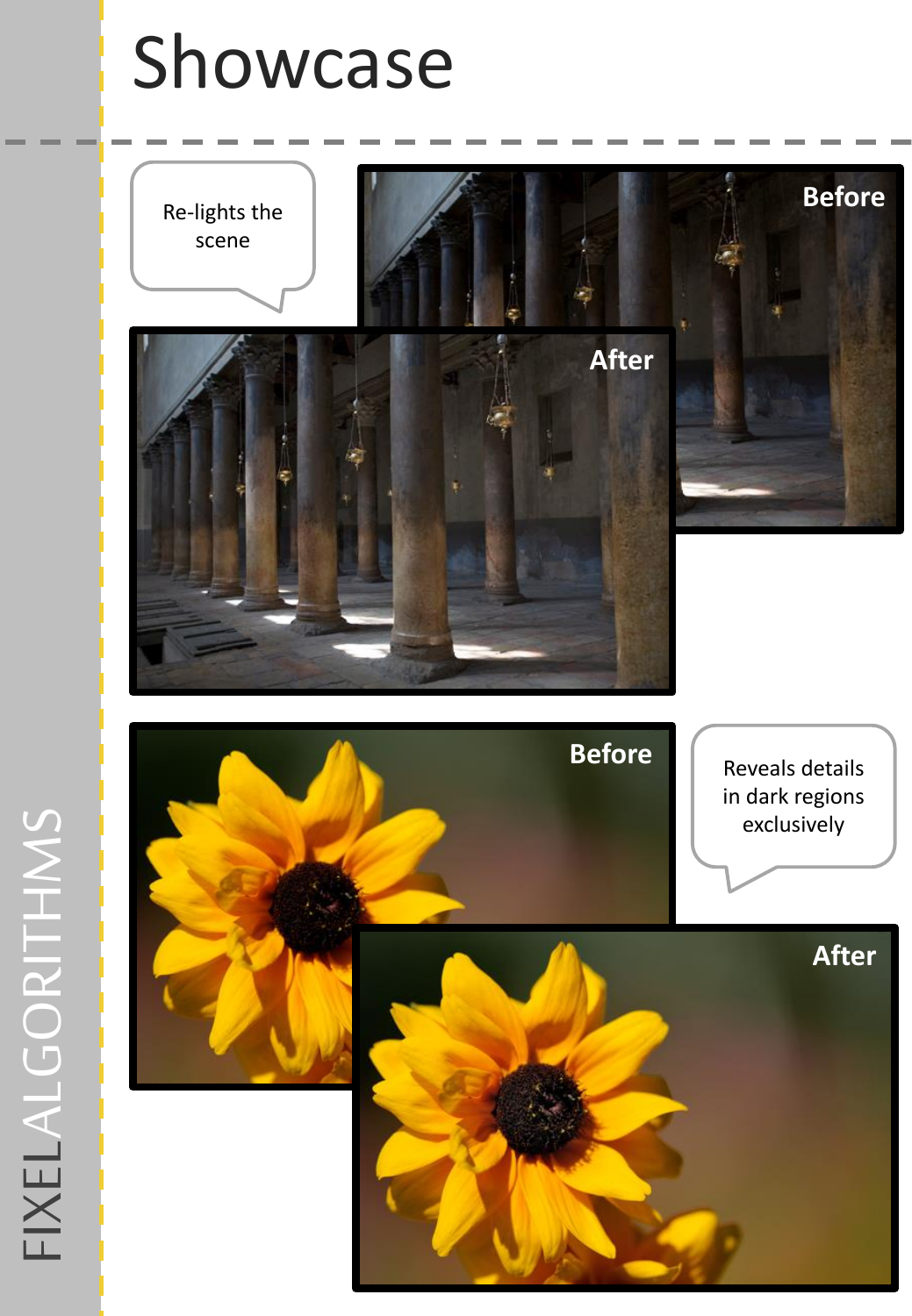## Panel & Sliders

| Project                 | <b>E</b> Effect Controls: DSC_9070.jpg |         |          |  |
|-------------------------|----------------------------------------|---------|----------|--|
| DSC_9070 · DSC_9070.jpg |                                        |         |          |  |
| Fixel LightIT 2         |                                        | Reset - | Register |  |
| ▶ Ô Tonal Radius        |                                        | 2.0     |          |  |
| ▶ Ŏ Tonal Threshold     |                                        |         |          |  |
| ▶ つ Intensity Level     |                                        |         |          |  |
| * Luminosity Mode       |                                        |         |          |  |
|                         |                                        |         |          |  |
|                         |                                        |         |          |  |
|                         |                                        |         |          |  |
|                         |                                        |         |          |  |

| + Tonal Range     | Controls the tonal range of the filter.<br>Higher values means wider tonal range<br>is affected (Smoother transitions). |  |
|-------------------|-------------------------------------------------------------------------------------------------------------------------|--|
| + Tonal Threshold | Limits the tonal range of the effect.<br>Higher values means only darker pixels<br>will be affected.                    |  |
| + Intensity Level | Overall intensity of the effect.                                                                                        |  |
| + Luminosity Mode | Preserve saturation mode.                                                                                               |  |
| + Preview         | Enable / Disable the effect.                                                                                            |  |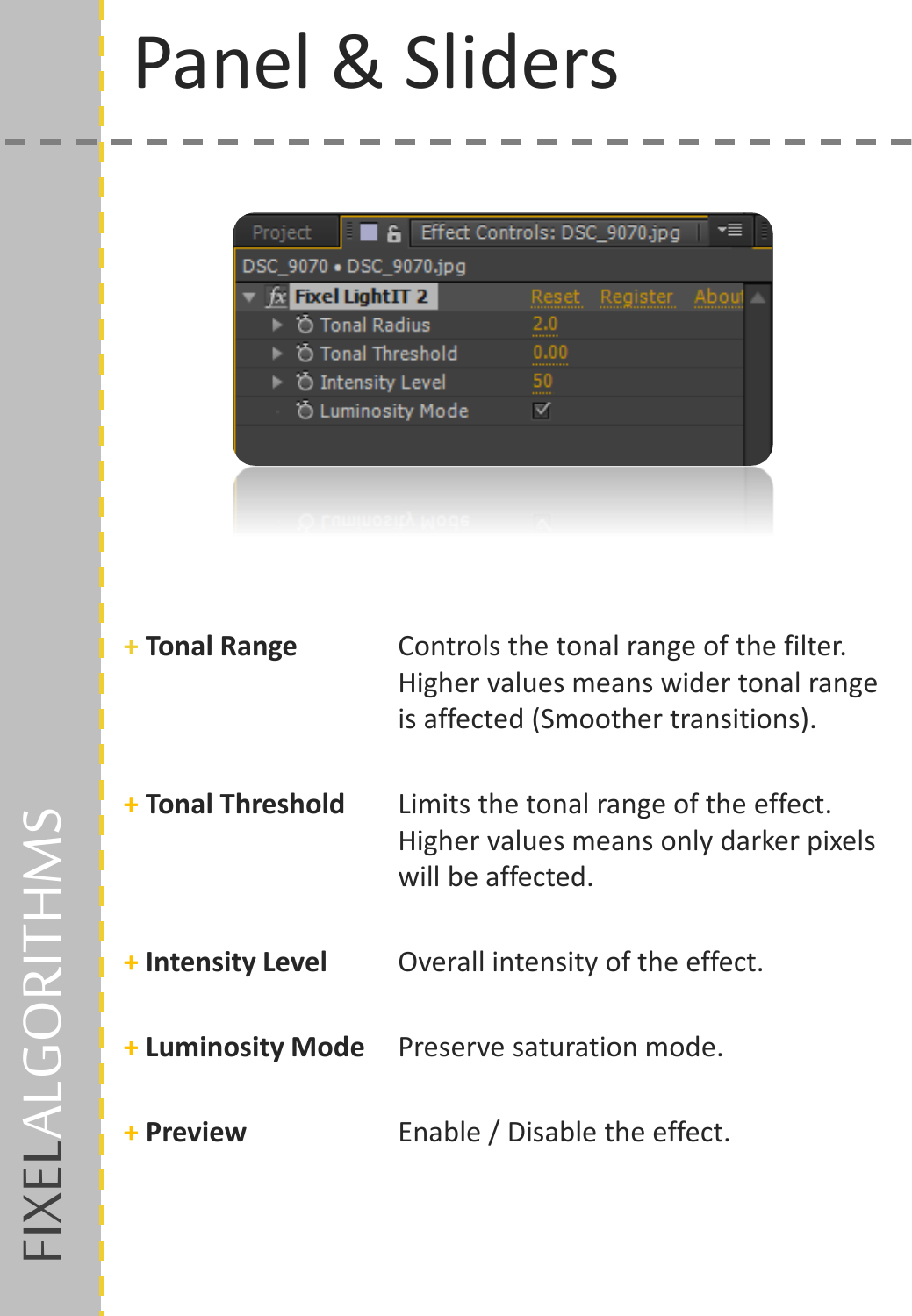# Installation Guide

- **+ Close** Adobe After Effects if it is running.
- **+ Unzip** the file "*Fixel LightIT 2.x.xxx.zip". Locate the folder by type (Windows / OS X).*

#### **+ Windows Users:**

Copy the unzipped file '*Fixel LightIT 2.x.aex'* to folder *C:\Program Files\Adobe\Adobe After Effects CS#\Support Files\Plug-ins*

#### **+ Mac Users:**

Copy the unzipped file '*Fixel LightIT 2.x.plugin'* to folder *Applications/Adobe After Effects CS#/Plugins*

#### **+ Fixel Algorithms Folder:**

Any previous 2.x versions should be removed from the installation folder prior to installing new version. User is advised to create a sub folder named 'Fixel Algorithms'.

### **+ Adobe Support for Plug In's:**

**-** [After Effects / Plug-ins](http://help.adobe.com/en_US/aftereffects/cs/using/WS858FD341-7F4F-409d-8702-E2970CC3049F.html#WS5822310e5111fa1a1577d14a1238358b0db-8000)

#### **+ Using the filter:**

- **-** Launch Adobe After Effects.
- **-** Open After Effects Project.
- **-** Open Fixel Algorithms Category in the Filter Panel.
- **-** Double click *Fixel LightIT 2*.

### **+ Having problems ?**

Licensing Guide: [http://aescripts.com/knowledgebase](http://aescripts.com/knowledgebase/) Please contact us for support: [fixel@fixelalgorithms.com](mailto:support@fixelalgorithms.com)